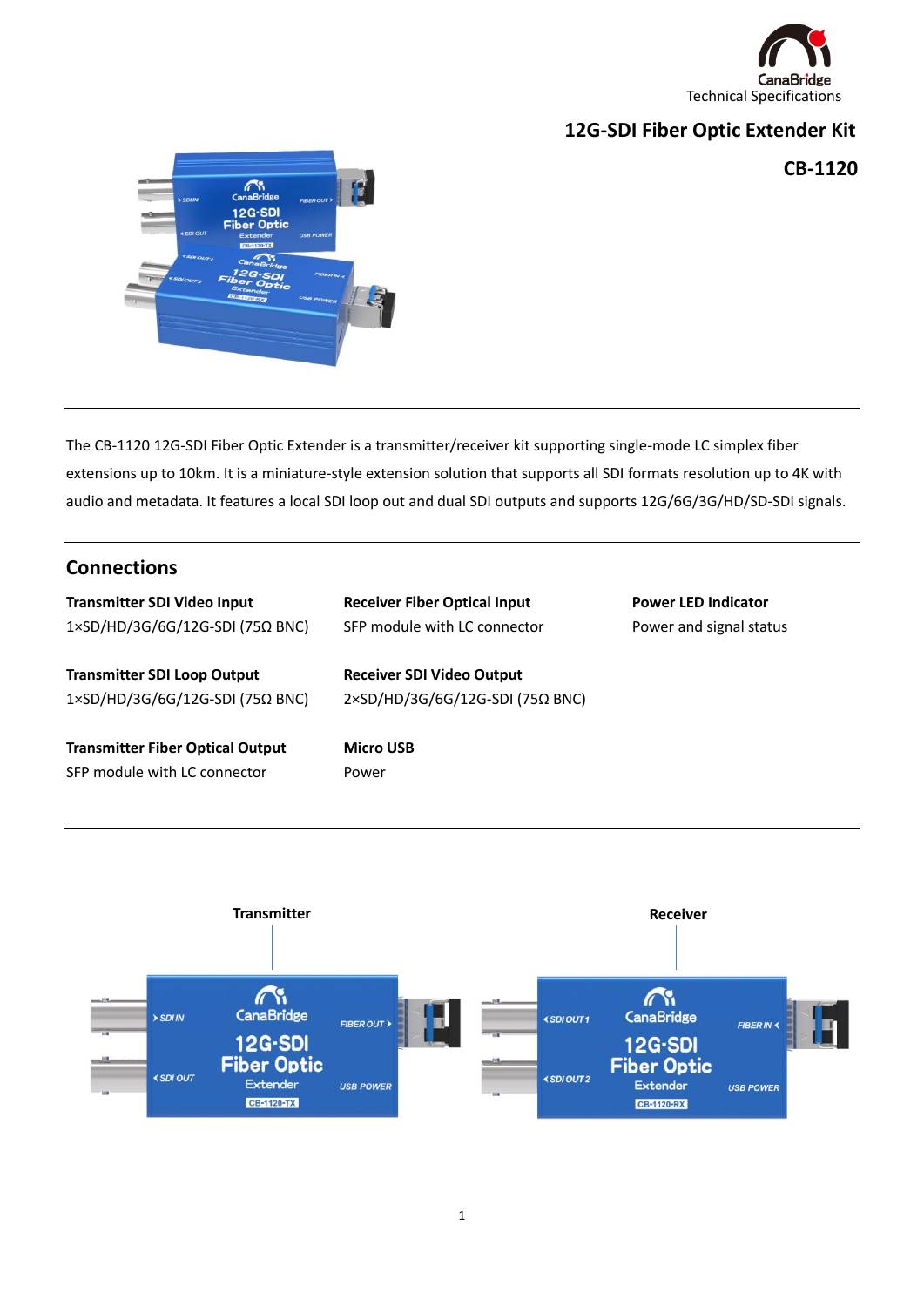

## **Functions and Standards**

### **SDI Video Rate**

SD/HD/3G/6G/12G-SDI

**SDI Standard** SMPTE ST 259, SMPTE ST 292-1, SMPTE ST 424, SMPTE ST 2081-1, ST 2082-1 DVB-ASI

**SDI Auto Switching** Automatically detects SD, HD, 3G, 6G and 12G-SDI

**SDI Equalization and Re-clocking** Yes

**SDI Audio** Supports 32/16-channels embedded

### **Optical Specifications**

| Connector:            | IC.               |
|-----------------------|-------------------|
| Fiber type:           | Single-mode       |
| Wavelength:           | 1310nm            |
| Output power:         | $-6$ $\sim$ -2dBm |
| Receiver sensitivity: | $-10$ dBm $(Max)$ |
| Receiver overload:    | -2dBm (Min)       |

#### **Power**

l

l

**Power** Micro USB

**Power Consumption** Transmitter: 2.0W, Receiver: 2.0W **Voltage Range** DC 3.3-5.5V